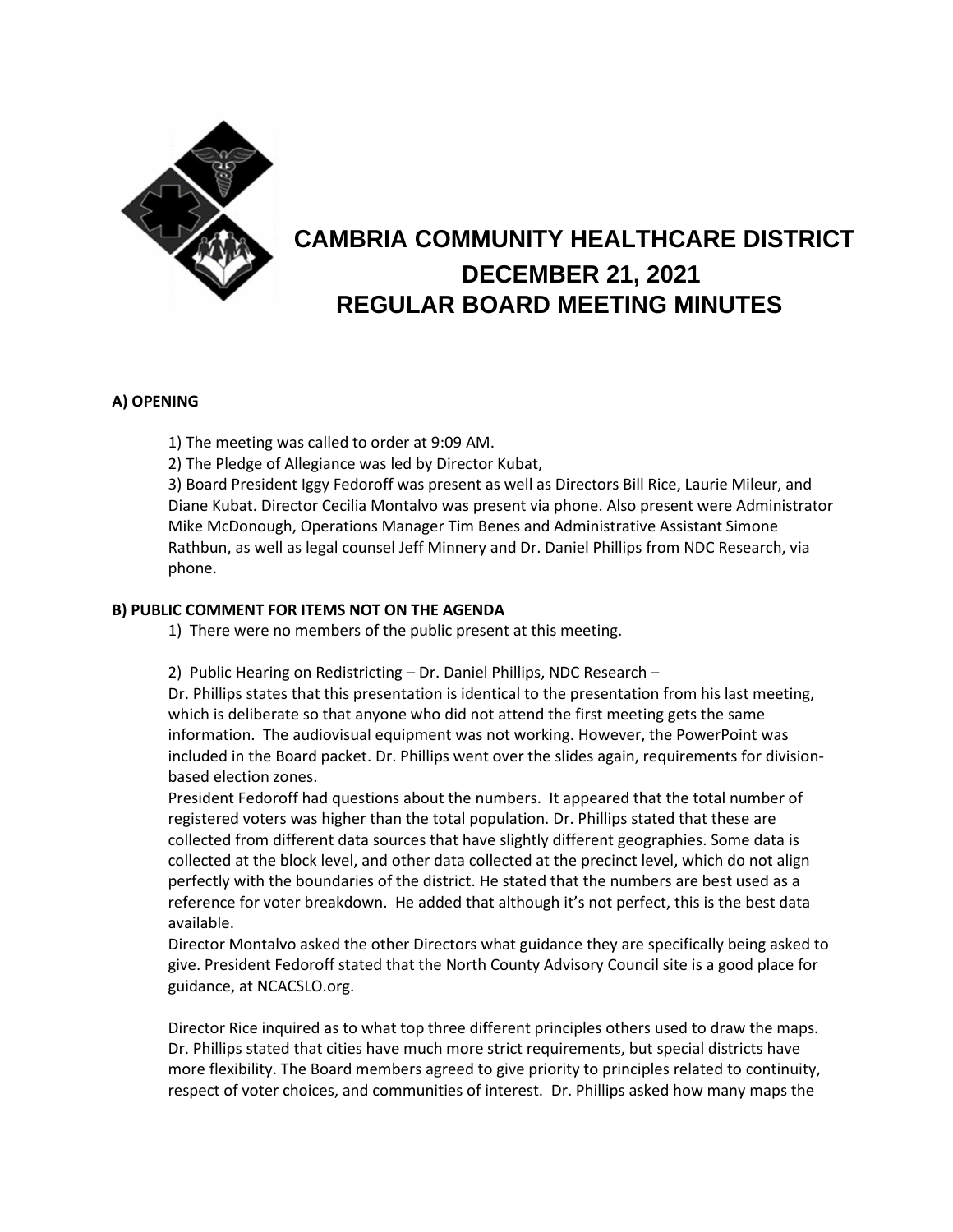Board needs him to come up with. They agreed three maps would be good. These maps will be posted seven days in advance of the next meeting to review.

#### **C) CONSENT AGENDA**

The Minutes from the November 23, 2021 Regular Board Meeting were presented and reviewed. Director Rice motioned to approve, Director Mileur seconded, Board approved 5/0.

### **D) REPORTS**

- 1) The Operations Report was presented by Tim Benes. Mr. Benes wanted to clarify an item reported at the last meeting regarding the cost of fuel. The savings seem to be over-stated. He is currently working on this. Crews will be reminded to fill up at Mobil in Morro Bay, where fuel is less expensive. Has not heard back from Chief Hollingsworth on living quarters yet.
- 2) The Administrator's Report and Financial Review was presented by Mike McDonough, who gave a current Covid update. The Trust has received some donations, and some money from the Trust was transferred to the operating account for computer tablets. President Fedoroff added that Trust balance is currently less than \$2k due to this and other uses of the donated funds. Mike then went over the November financials, stating there is a better cash flow in December which will be covered next month. The variance in the financial reports was noted and addressed. The goal is to switch all financial reports to an accrual basis by July 2022. President Fedoroff added that all of the grant work is finally bearing fruit as well.
- 3) COMMITTEE REPORTS
	- A) President's Report President Fedoroff reminded everyone that solicitation for donations recently went out. The Trustee will need to be transferred to the new board president. This past calendar year has seen a lot of progress in terms of getting equipment, donations, and grants improved and he is pleased to have been involved.
	- B) Property & Facilities/Property Facility Ad-Hoc Director Mileur stated the Ad-Hoc Committee has meant twice and things are moving along nicely. Facility assessment is complete. Renovation would cost an estimated \$1.7 million, not including parking or a garage. Predesign has been completed and will be presented at the January Board meeting.
	- C) Healthcare Advocacy & Outreach –Director Kubat stated the Committee met last week, and discussed the growing needs in the community, such as mental health. It was decided that the Committee would focus on a few select things rather than too many things. Being present at Farmers Market was discussed, as well as having a Health Fair, etc. President Fedoroff suggested that Director Kubat get in touch with Dr. Dave Griffith and help him understand that we are here to help get the word out to the community as part of our outreach. Director Montalvo inquired as to whether or not it would be appropriate for the district to post his Coastal Pines Medical Group flyer on our website, and President Fedoroff suggested that we should also post one about CHC moving.
	- D) Finance Director Rice stated that the Committee did meet. The five-year Capital budget was reviewed, and appeared too aggressive in terms of timing; currently having ambulance purchase in each year for the next four years. The concern was that at some point the annual debt would be unmanageable in the operating budget. Current financing rates for both new and remount ambulances were requested. Another committee meeting will be scheduled, at which time they will figure out what is reasonable. Instruction given to staff to update the budget, and the mid-year review will be on the January finance committee meeting agenda.

The PERS pension expense was reviewed. This expense has been fluctuating beginning in April of 2020. Another comparison presented- an analysis of PERS wages and expenses,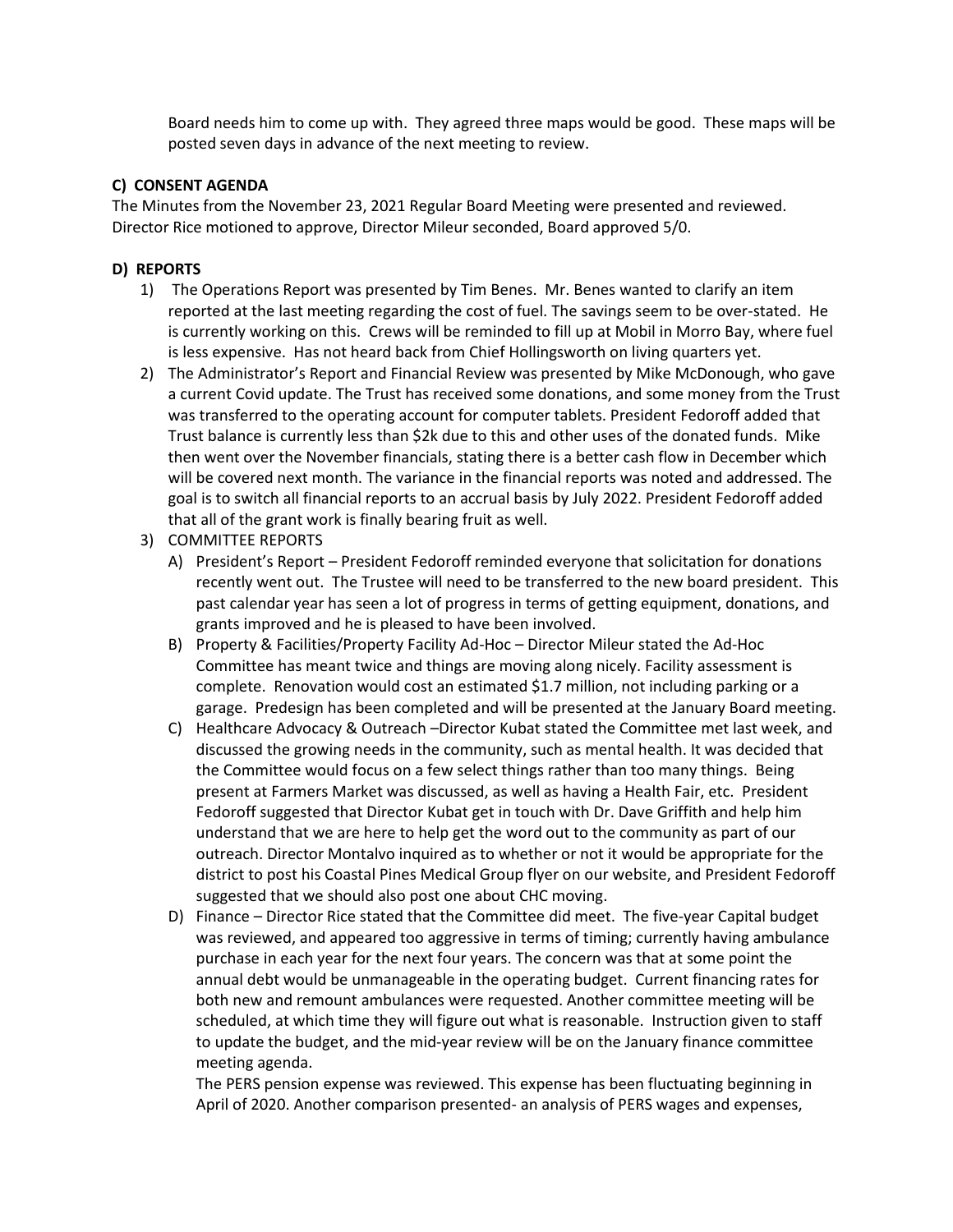comparing CCHD with the CCSD Fire Dept. Again, the numbers were similar until 2020. Now, in 2022 we are at 38.35%, and Fire Dept. is at 30.85%. We need to know why there is such divergence over the last 7 or 8 months. It was recommended to staff that they contact CCSD, talk to their finance crew and get better understanding about how they handle their PERS expense. Mike added he has contacted CCSD, and also has a PERS expert from CSDA who is going to get back to him.

Director Montalvo asked if we are required to stay in PERS, to which Mike added that only per our contractual obligation to the employees, but otherwise no.

- E) Grants Director Mileur stated two applications have been submitted to AFG. We were informed that we could not request AEDs for public access, only for station use. Mike submitted a grant for pandemic relief through the California State Dept. of Finance and our share will be \$163,500 due to us by  $1/15/22$ . The other grant was a targeted CARES grant (federal) for an unknown amount, but we will be getting something from that one too.
- F) Strategic Planning –Director Montalvo states the Committee did not meet and there is nothing to report
- G) Staffing Ad-Hoc Director Rice stated the Committee did meet and any further decisions related to change in staffing or converting the 12-hour car to a 24-hour car will be dependent on housing for the staff. Tim is working on getting approval to use the vacant CHC living space.
- H) Trust Fund Marketing Ad-Hoc Director Rice stated that since the last meeting a solicitation letter has been constructed and sent out, and is about to be delivered to homes in Cambria.

### **E) REGULAR BUSINESS**

- 1) KPI Quarterly Report Update Mike McDonough gave an update, discussing Attachment A. He stated that the County is working on their data collection system and once this is complete, we will have more accurate numbers. Director Mileur asked that the total number of EKGs have the percentage taken off. Mike added that they should have better numbers at the January meeting. Director Mileur inquired about failed intubation. Tim stated that each paramedic is required to do two intubations per year and this particular patient was difficult and even the hospital had difficulty, ending up having to surgically intubate the patient. Director Montalvo asked when there will be annual numbers, Mike stated in the July board packet.
- 2) Annual Election of Board Officers President Fedoroff read the recommendation. He then motioned that Director Montalvo be Board President, that he become Vice President, and Director Kubat Secretary. Director Rice seconded. Board approved 5/0. President Montalvo then thanked Director Fedoroff for his dedicated service to the Board and to the Healthcare District. Mike to notify the media, the State, and update the website.
- 3) Accounts Receivable Scorecard Administrator McDonough discussed the inaccuracies on this report. MP Technologies is in the process of rebuilding/fixing all the items on this report, not just the claim rejection rate. For example, the daily scorecard says it takes an average of 73 days for Medicare claims to be paid, which is not correct. There is nothing due from Medicare over 30 days on the billing aging report. Director Fedoroff asks Administrative Assistant Simone Rathbun to make a list of how many days it takes for an insurance to pay during the month of December.

#### **F) DECLARATION OF FUTURE AGENDA ITEMS**

- 1) Vanir presentation for predesign work
- 2) Mid-year budget update
- 3) Capital budget